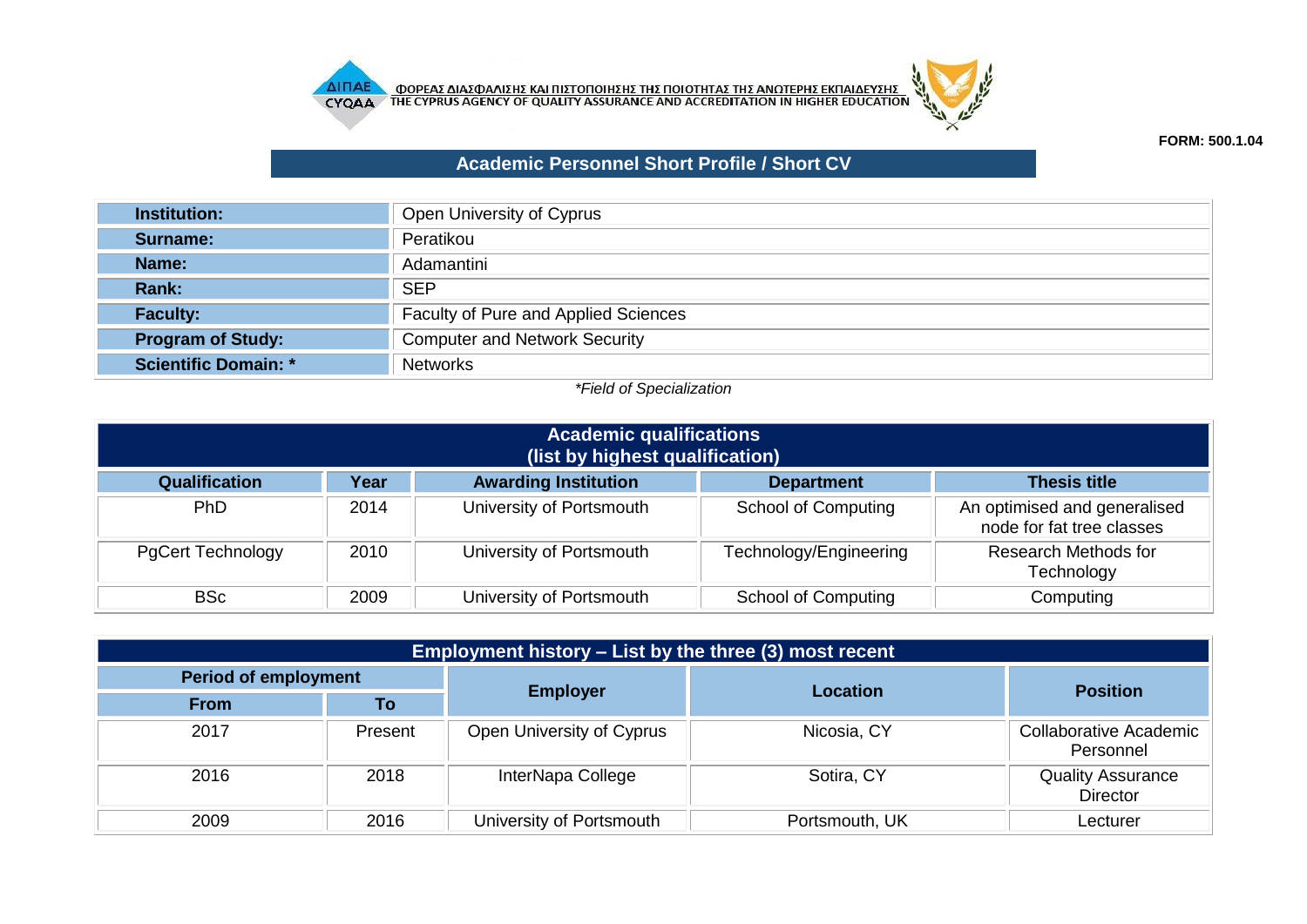| Key refereed journal papers, monographs, books, conference publications etc. List the five (5) more recent and other<br>five (5) selected - (max total 10) |      |                                                                                     |                      |                                                                                                                        |      |              |
|------------------------------------------------------------------------------------------------------------------------------------------------------------|------|-------------------------------------------------------------------------------------|----------------------|------------------------------------------------------------------------------------------------------------------------|------|--------------|
| <b>Ref. Number</b>                                                                                                                                         | Year | <b>Title</b>                                                                        | <b>Other authors</b> | <b>Journal and</b><br><b>Publisher/</b><br><b>Conference</b>                                                           | Vol. | <b>Pages</b> |
| $\mathbf{1}$                                                                                                                                               | 2017 | Routing and Fault Tolerance<br>in Z-Fat Tree                                        | M. Adda              | Transactions on<br>parallel and<br>Distributed Systems,<br><b>IEEE</b> journal                                         | 99   | $1 - 13$     |
| $\overline{2}$                                                                                                                                             | 2014 | Optimising extended<br>generalised fat tree topologies                              | M. Adda              | <b>Distributed Computer</b><br><b>And Communication</b><br>Networks 17th<br>International<br>Conference,               | 17   | N/A          |
| 3                                                                                                                                                          | 2014 | <b>Optimisation Of Extended</b><br><b>Generalised Fat Tree</b><br><b>Topologies</b> | M. Adda              | Springer. Published<br>in Communications in<br>Computer and<br>Information<br>Science                                  | 279  | N/A          |
| $\overline{4}$                                                                                                                                             | 2014 | A new structure for fat tree<br>topologies                                          | M. Adda              | Challenges in Higher<br>education and<br>Research in 21st<br>century                                                   | N/A  | N/A          |
| 5                                                                                                                                                          | 2014 | In a hierarchical routing<br>protocol approach<br>for wireless sensor networks      | Juan P, Adda, M      | Challenges in Higher<br>education and<br>Research in 21st<br>century                                                   | N/A  | N/A          |
| 6                                                                                                                                                          | 2014 | A Zoned node interconnection<br>for the optimisation<br>of fat treeclass topologies | M. Adda              | Proceedings - the<br>15th Symposium on<br>the Convergence of<br>Telecommunications,<br>Networking and<br>Broadcasting, | N/A  | $31 - 36$    |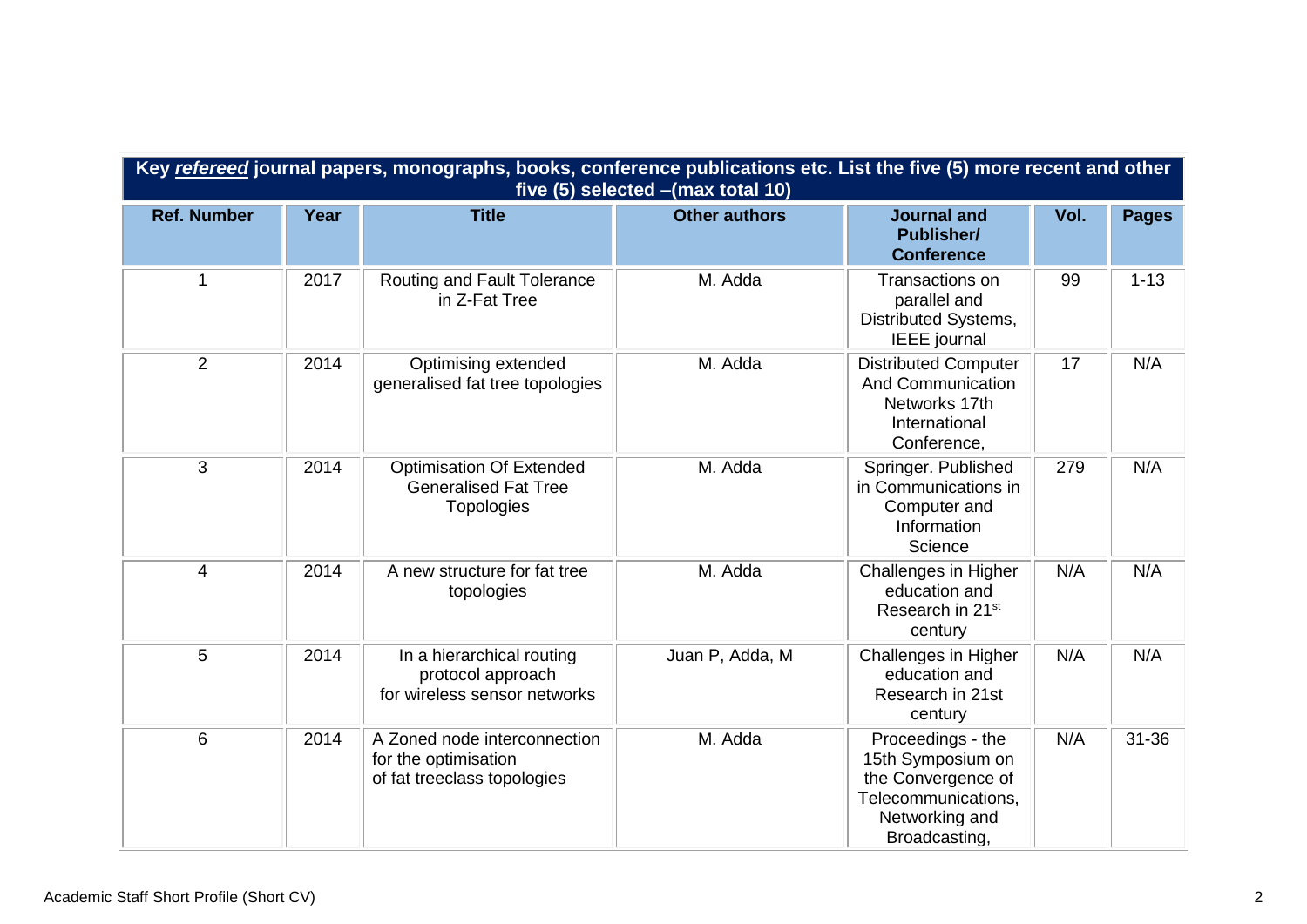| 2010 | Detecting Network Faults with | Adda M, Ghefir D | 2010 International | N/A | $481 -$ |
|------|-------------------------------|------------------|--------------------|-----|---------|
|      | Filtering.                    |                  | Conference on      |     | 486     |
|      |                               |                  | Security &         |     |         |
|      |                               |                  | Management         |     |         |

| Exhibitions (where applicable). List the five (5) more recent and other five (5) selected.<br>(max total 10) |             |                                                                                                           |                              |                        |                           |
|--------------------------------------------------------------------------------------------------------------|-------------|-----------------------------------------------------------------------------------------------------------|------------------------------|------------------------|---------------------------|
| <b>Ref. Number</b>                                                                                           | <b>Date</b> | <b>Topic</b>                                                                                              | <b>International / Local</b> | Location*              | <b>Role in Exhibition</b> |
|                                                                                                              | 03/2016     | Staff training event for e-learning<br>and lecture authoring<br>websites and tools to enhance<br>learning | local                        | ICP, Portsmouth,<br>UK | Presenter                 |
| $\overline{2}$                                                                                               | 12/2015     | Staff training event for flipped<br>classroom and teaching<br>techniques                                  | local                        | ICP, Portsmouth,<br>UK | Presenter                 |
| 3                                                                                                            | 03/2014     | University of Portsmouth<br>Research conference                                                           | International                | Portsmouth, UK         | Presenter                 |
| 4                                                                                                            | 2010        | Active<br>Learning in Large groups                                                                        | International                | Portsmouth, UK         | Member                    |

\**Specify venue, geographic location etc*

| Research Projects. List the five (5) more recent and other five (5) selected<br>(max total 10) |            |                                                                                                                                      |                                     |                                           |  |
|------------------------------------------------------------------------------------------------|------------|--------------------------------------------------------------------------------------------------------------------------------------|-------------------------------------|-------------------------------------------|--|
| A/A                                                                                            | Ημερομηνία | Τίτλος                                                                                                                               | Επιχορήγηση<br>$Am6$ :              | Ρόλος στο Ερευνητικό<br><b>Projects</b> * |  |
|                                                                                                | 2018       | OptimiseD dEployMent of internet Of<br>Things devices In smart Cities (DEMOTIC)                                                      | <b>Open University</b><br>of Cyprus | Researcher                                |  |
| 2                                                                                              | 2019       | <b>Advanced Cyber-security Simulation</b><br>Platform for Preparedness Training in<br>Aviation, Naval and Power Grid<br>Environments | Horizon 2020                        | Researcher                                |  |